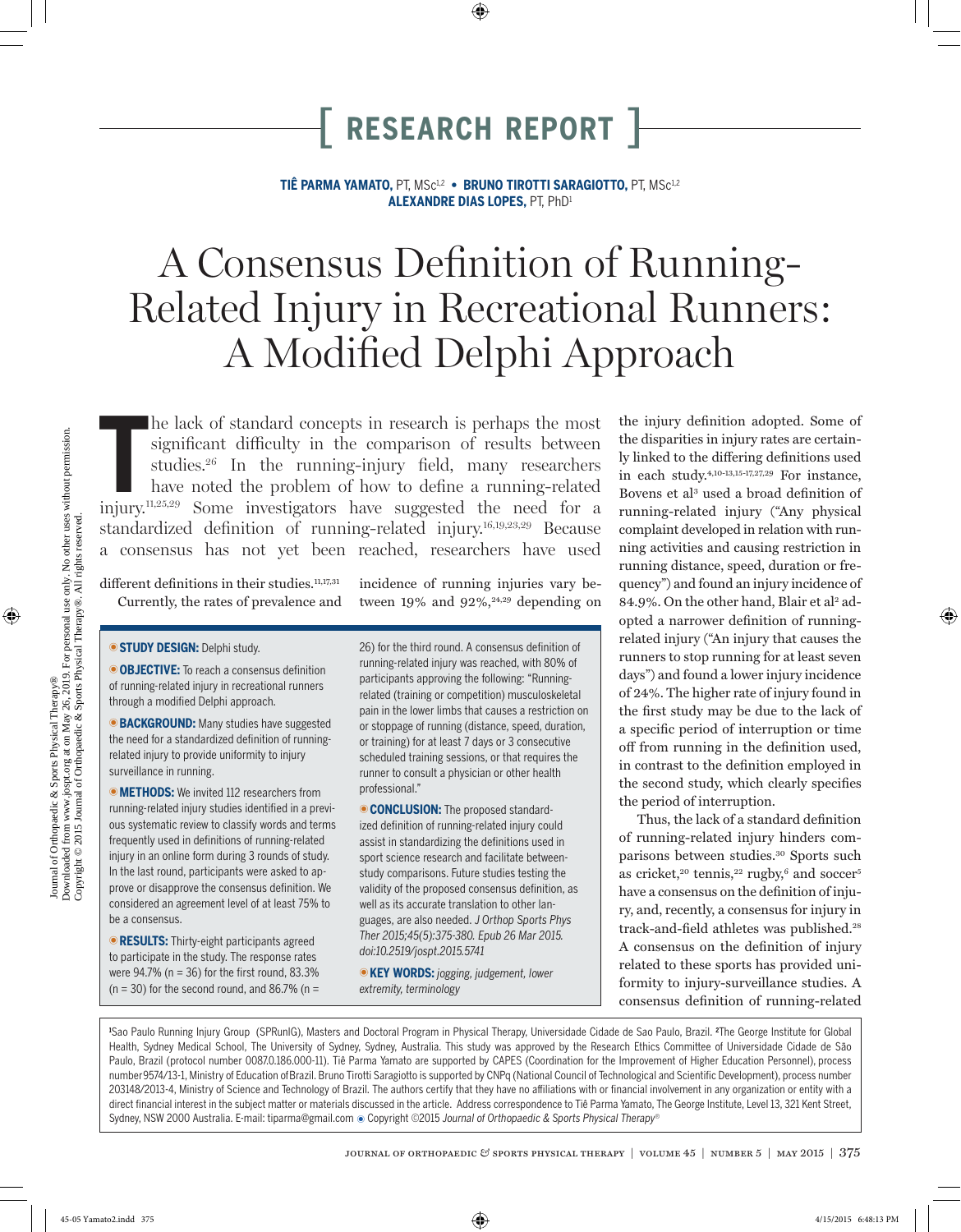injury specifically for recreational runners may contribute to reducing the wide variations observed in reported injury rates. Such standardization may also contribute to the efficacy of injury-prevention programs in the future.<sup>7,11</sup>

The Delphi methodology has been shown to be effective in reaching a consensus definition and can be defined as "a method for structuring a group communication problem."32 The Delphi method consists of a group facilitation technique that achieves consensus by a panel of experts through several rounds of structured anonymous questionnaires or focus-group interviews.8,18 The aim of this study was to reach a consensus definition of running-related injury for recreational runners through a modified Delphi approach.

### **METHODS**

### **Participants**

**FROM A PREVIOUS SYSTEMATIC REVIOUS 37 ON A PREVIOUS SYSTEMATIC RE-<br>
refer to a running-related injury,** view33 on the definitions used to refer to a running-related injury, all researchers who used a definition of running-related injury previously were identified as potential participants. From the reference lists of previous reviews and studies, researchers who did not define a running-related injury but conducted other studies related to running (eg, biomechanical or intervention studies) were also identified as potential participants. All potential participants were invited to participate in this consensus. The enrollment process of the study was performed in 3 steps: (1) an e-mail invitation was sent to all potential participants, (2) 2 reminders at 15-day intervals were sent to potential participants who did not reply to the first contact, and (3) participants who did not reply to all 3 invitations were no longer contacted and were not included in the study. All participants were contacted by e-mail over the course of the study. This study was approved by the Research Ethics Committee of Universidade Cidade de São Paulo, Brazil (protocol number 0087.0.186.000-11).

### **Analysis of Participant Profiles**

An additional search of the included participants' profiles in the Thomson Reuters Web of Science database was conducted to collect the following information: number of articles published, number of articles published with the key word "running" in the title or abstract, number of citations, and h-index (number of papers published, as well as the impact of these papers).

### **Data Collection**

The invitation by e-mail contained a brief description of the study, an online link to further details of the study, and a consent form for the participants. Participants who accepted the invitation were directed to the first round of the study. **First Round** In the first round, the participants were asked to classify words and terms frequently used in definitions of running-related injury through an online form. These terms were created by the research team of this consensus by analyzing more than 48 different definitions to refer to a running-related injury in the scientific literature. The terms were divided into 3 main categories and their subcategories based on previous studies1,5,6: (1) presence of physical complaint (symptom, bodily system involved, body region), (2) interruption of training or competition (primary activities involved, extent of injury, extent of limitation, interruption, period of the injury), and (3) need for medical assistance (medical assistance/medication). Before classifying the words and terms, participants were also asked to approve the categories and subcategories proposed.

The participants rated each term on a 4-point scale (0-3), on which 0 represented "not suitable to describe a running-related injury" and 3 represented "extremely suitable to describe a running-related injury," adapted from a previous study with a similar design.26 Terms that reached a consensus level of at least 75% were included in the next rounds.<sup>8</sup> The consensus level was calculated by dividing the sum of the participant's scores by the total score

|              | Invitation through an online form<br>(e-mail)                                                                                      |
|--------------|------------------------------------------------------------------------------------------------------------------------------------|
| First Round  | Participants rated the terms and<br>words commonly used in the<br>definitions of running-related injury<br>on a 3-point scale      |
|              | Participants could also add new<br>terms                                                                                           |
|              | Terms and words that reached at<br>least 75% of agreement were<br>included in the next round                                       |
|              | Participants rated the new terms and<br>words proposed in the previous<br>round on a 3-point scale                                 |
| Second Round | Participants could also add new<br>terms                                                                                           |
|              | Terms and words that reached at<br>least 75% agreement were included<br>in the definition proposed for<br>consensus                |
|              | Organization of terms and words that<br>reached consensus in the previous<br>rounds into a definition of<br>running-related injury |
| Third Round  | Participants approved or disapproved<br>the consensus definition                                                                   |
|              | Consensus was considered achieved<br>if at least 75% of participants<br>approved the definition                                    |
|              | FIGURE. Description of the 3 rounds of the modified<br>Delphi study.                                                               |
|              | possible (ie, 100% of agreement) and then                                                                                          |
|              | converting the values to percentages. Par-<br>ticipants could also comment on the terms                                            |
|              | and suggest new terms to be included in<br>the next rounds. Each opinion or sug-                                                   |
|              | gested term was automatically included in<br>the next round. Participants were asked to                                            |
|              | answer the online form in 15 days. E-mail<br>reminders were sent on the 16th day and                                               |
|              | 31st day after the first request to partici-<br>pants who failed to respond. After 45 days,                                        |
|              | participants who did not answer were ex-                                                                                           |
|              | cluded from the study. To ensure the vi-                                                                                           |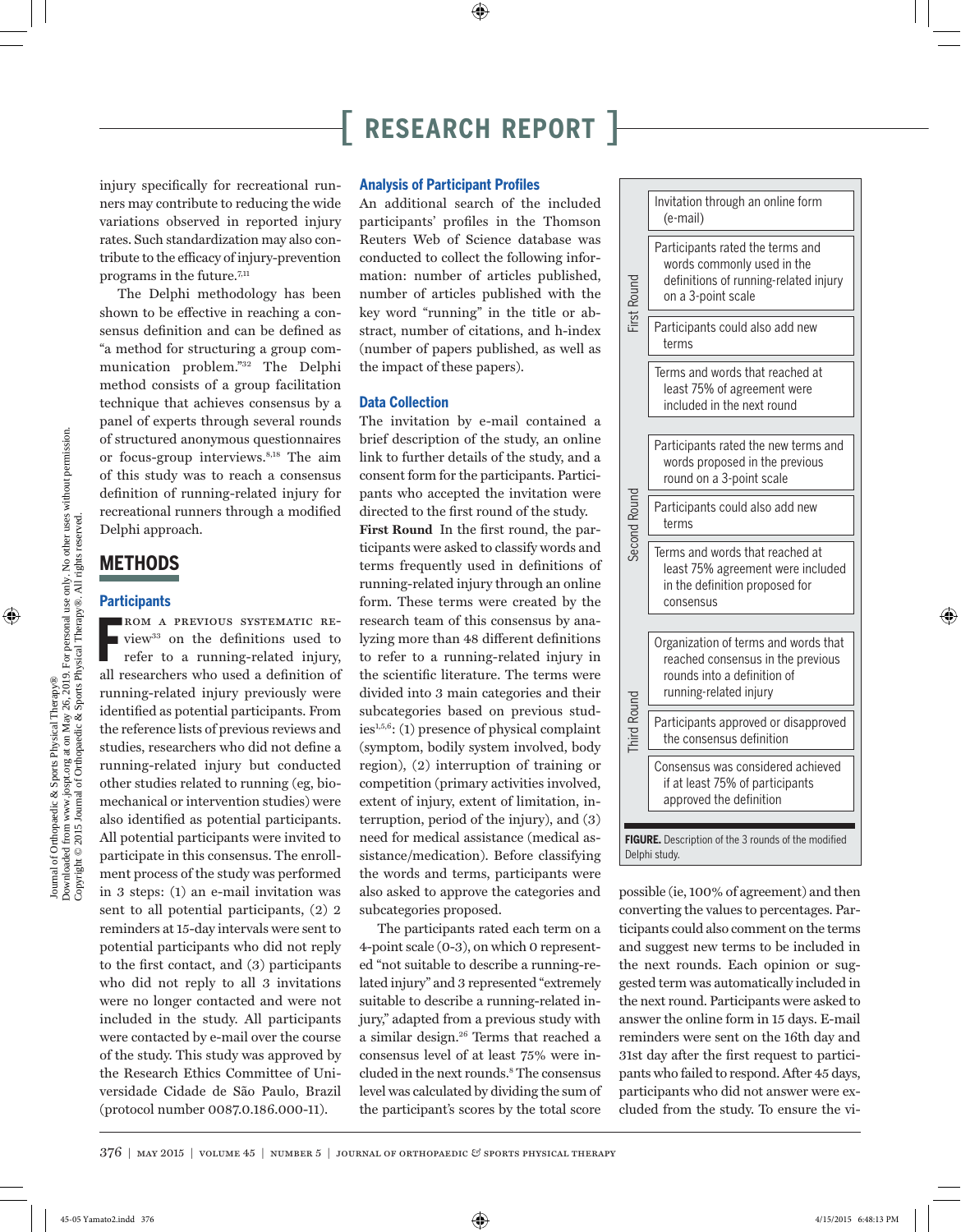**TABLE 1** RESEARCH PROFILE OF THE PARTICIPANTS  $(N = 38)$ 

| <b>Publication Data</b>              | Median (IQR) | Range    |
|--------------------------------------|--------------|----------|
| Articles published                   | 27.5(51.5)   | 1-739    |
| Articles published on running injury | 4.0(14.0)    | $4 - 32$ |
| Citations related to running         | 82.5(332.7)  | $0-749$  |
| h-index                              | 8.0(13.2)    | $1-56$   |

ability of the study, each round had to be concluded in a maximum of 2 months.

**Second Round** In the second round, participants were asked to classify the new terms suggested and terms that reached a 75% consensus level in the first round. We adopted the same criteria used in the previous round for consensus level and exclusion.

**Third Round** In the final round, a consensus definition was proposed based on the terms that reached a 75% consensus level in the 2 previous rounds. Participants were requested to approve the consensus definition using the 4-point scale described earlier. A minimum consensus level of 75% was required to accept the consensus definition. Participants could also comment on the consensus definition but were not allowed to include new terms. If the definition had not been approved by 75% of the participants, another round would have been opened to reach consensus. The **FIGURE** depicts the 3 rounds of this study.

### **RESULTS**

E IDENTIFIED 112 ELIGIBLE PAR-<br>ticipants and invited all of them<br>to participate in this study. A total ticipants and invited all of them of 53 (47%) participants replied to the email invitation, of whom 38 (34%) agreed to participate in the consensus. Thus, we enrolled 38 (72%) of the participants who replied to our invitation. The participants were from 9 different countries: Australia, Brazil, Canada, China, Denmark, Japan, the Netherlands, New Zealand, and the United States. **TABLE 1** shows the

research profile of the participants who agreed to participate in this study. All invitees had defined a running injury or had previously published research on running injury. The invited researchers had varied levels of experience, from junior (1 publication only) to senior (more than 500 articles published).

The response rates for the 3 rounds of the study were  $94.7\%$  (n = 36) for the first round,  $83.3\%$  (n = 30) for the second round, and  $86.7\%$  (n = 26) for the third round. Thus, the dropout rate of the study was 31%.

In the first round, the participants approved all subcategories suggested by the authors, with a consensus level of more than 75%. The subcategory "symptom" obtained a 97% consensus level, followed by the subcategories "body region" and "primary activities involved" (94%), "extent of injury" and "extent of limitation" (92%), "interruption" and "medical attention" (89%), "period of the injury" (80%), and "bodily system involved" (78%).

The terms and words related to these subcategories were rated based on their importance to the definition. The terms with a consensus level of more than 75% and the new terms suggested were included in the next round. **TABLE 2** shows the terms with a consensus level greater than 75% in the first round, divided into subcategories.

The second round included the new terms suggested by the participants and the terms that reached consensus in the first round. **TABLE 3** shows the terms assessed in the second round and their level of consensus.

In the final round, the participants had to approve or disapprove the definition composed of the terms from the previous rounds. The definition was approved by 80.7% of the participants in this study. Therefore, for this panel of experts, a running-related injury in recreational runners is defined as "running-related (training or competition) musculoskeletal pain in the lower limbs that causes a restriction on or stoppage of running (distance, speed, duration, or training) for at least 7 days or 3 consecutive scheduled training sessions, or that requires the runner to consult a physician or other health professional." For retrospective studies, the question on injury must cover the last 6 months.

### **DISCUSSION**

**T** hirty-eight experts from 9 different countries agreed to participate in this modified Delphi study. An analysis of their profiles shows that they are mostly experienced researchers with a high level of expertise on the topic of running injury. The median number of articles published for each of the participants was about 27 (interquartile range, 51.5), of which a median of 4 articles (interquartile range, 14.0) were specifically on running injury. The participants included were influential researchers and had the appropriate background to contribute to the development of this consensus.

The structure of the consensus definition of running-related injury in the present report, similar to consensus definitions of injury for other sports, considered 3 main domains (the presence of physical complaint, the need to interrupt training or competition, and the need for medical assistance).5,6,20,21 Additionally, the consensus definition reached in this study is in accordance with a recent consensus definition for health-related incidents in athletic populations.28 Although we adopted a stricter methodology and recreational runners are not considered an athletic population, both consensus definitions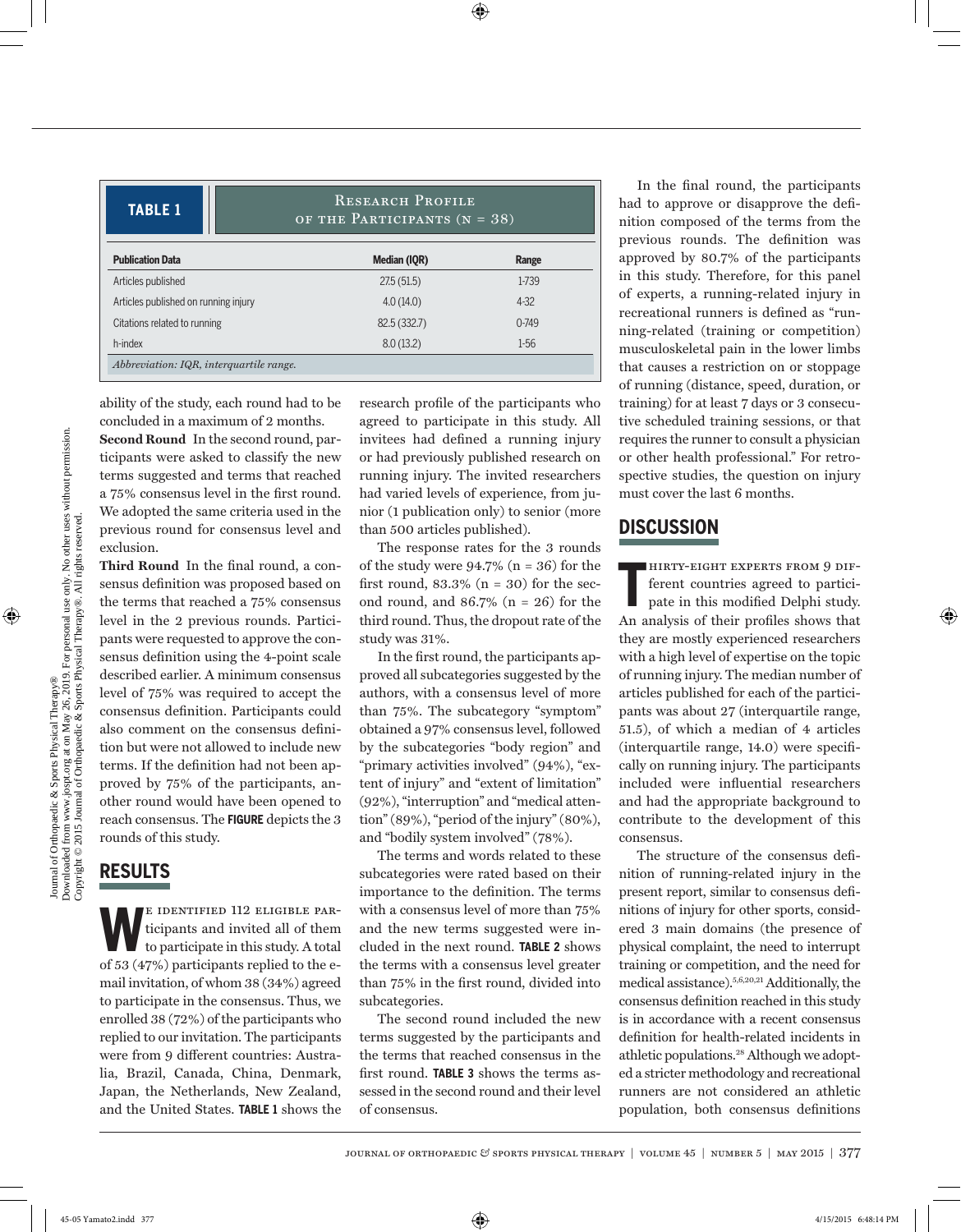would complement the sports-injury field.

Five participants did not agree with the consensus definition, of whom 3 did not agree with the period of injury considered for retrospective studies. However, most of the participants agreed that retrospective studies are needed to establish a period for collecting retrospective data. This consensus determined that 6 months is the appropriate period for retrospective data on injuries. Most of the participants agreed that retrospective data older than 6 months could lead to recall bias. Runners are usually asked not only to report if they have experienced an injury in the past, but also about the details of the injury (ie, intensity, location, and diagnosis). Therefore, 6 months seemed to be a suitable period to avoid recall bias in retrospective studies.9,14

Two researchers did not agree with the inclusion of the need for medical assistance in the definition, stating that the rates of injury could be overestimated, depending on the cultural aspects of the country or the health system. Runners may seek medical attention for reasons considered irrelevant in some cultures or for minor reasons, such as muscle pain after exercise, whereas, in other cultures, they may seek medical help only for the most serious conditions, which may lead to underestimated injury rates. In an attempt to solve this issue, the need for medical consultation was included in the consensus definition as an alternative to the time lost due to injury (7 days or 3 consecutive scheduled training sessions), and not as a necessary condition for a running injury.

It is important to note that the consensus definition established in this study may not be the correct or best definition of running-related injury and is, rather, a definition that a group of experts considered appropriate for running-related injuries. One limitation of this study is that the definition of "runner" was not considered in the consensus. Additionally, although we decided to develop a consensus for recreational runners, to our knowledge there is no clear defini-

| Terms Used to Describe a Running-Related Injury | Level of Consensus, %                                                      |
|-------------------------------------------------|----------------------------------------------------------------------------|
| <b>TABLE 2</b>                                  | TERMS WITH A CONSENSUS LEVEL<br><b>GREATER THAN 75% IN THE FIRST ROUND</b> |

| lerms Used to Describe a Running-Related Injury | Level of Consensus, % |
|-------------------------------------------------|-----------------------|
| Symptom                                         |                       |
| Pain                                            | 79.1                  |
| Bodily system involved                          |                       |
| Musculoskeletal                                 | 92.9                  |
| Body region                                     |                       |
| Lower limbs                                     | 76.5                  |
| Primary activities involved                     |                       |
| Running related                                 | 86.3                  |
| During training                                 | 76.5                  |
| During running                                  | 79.4                  |
| Extent of injury                                |                       |
| Loss                                            | 75.8                  |
| Stoppage/interruption                           | 77.8                  |
| Restriction                                     | 75.8                  |
| <b>Extent of limitation</b>                     |                       |
| Running                                         | 83.8                  |
| <b>Distance</b>                                 | 82.8                  |
| Duration                                        | 75.8                  |
| Speed                                           | 79.8                  |
| Training                                        | 75.8                  |
| Interruption                                    |                       |
| 7d                                              | 79.2                  |
| 3 consecutive scheduled training sessions       | 76.0                  |
| Period of the injury                            |                       |
| Last 6 mo                                       | 82.8                  |
| Medical assistance/medication                   |                       |
| Medical consultation                            | 79.2                  |
| Visit a health professional                     | 83.3                  |
|                                                 |                       |

tion or consensus for this type of runner in the literature. Also, this consensus can be applied to other types of runners, such as elite runners, as there is no consensus of injury definition or type of runner yet. Moreover, this consensus does not eliminate all variations in study results. Runners may have different pain or injury thresholds (eg, one runner may have a low pain threshold for a time-loss injury, and another runner with a high pain threshold may not report the same timeloss injury). Health professionals may

also have different perspectives about the acceptable levels of pain or injury (eg, different recovery times could be considered for each professional), and runners and physicians may use painkillers to manage injuries (eg, painkillers may change the runner's pain threshold).

One of the strengths of this definition advanced for running-related injury in recreational runners is the use of a methodology specially developed for achieving a consensus, in which most of the researchers in the field of running inju-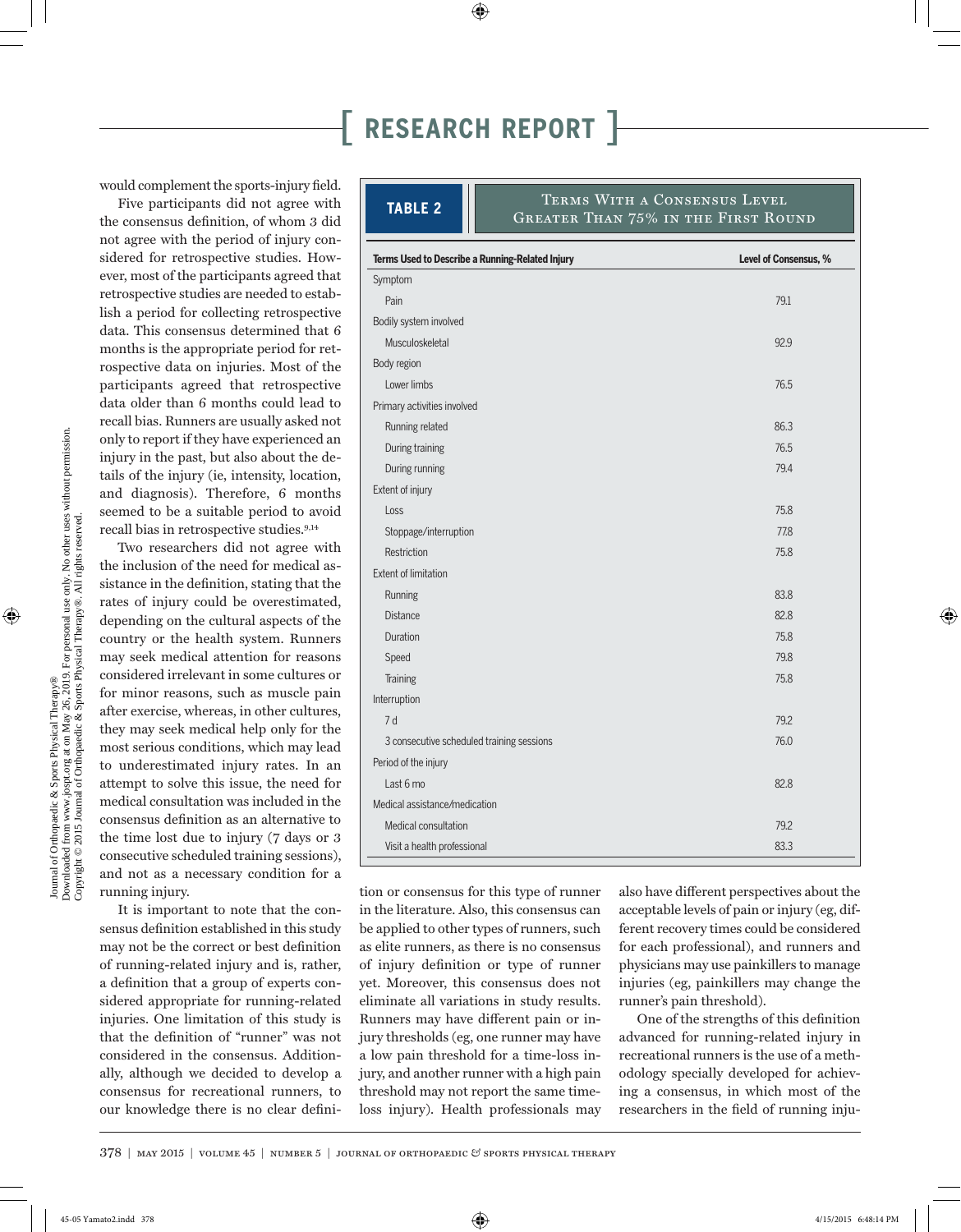### **TABLE 3** TERMS ASSESSED IN THE SECOND ROUND

| Terms Used to Describe a Running-Related Injury | Level of Consensus, % |
|-------------------------------------------------|-----------------------|
| Symptom                                         |                       |
| Pain                                            | 79.1                  |
| Stiffness*                                      | 41.4                  |
| Bodily system involved                          |                       |
| Musculoskeletal                                 | 92.9                  |
| Body region                                     |                       |
| Lower limbs                                     | 76.5                  |
| Upper limbs*                                    | 32.2                  |
| Back*                                           | 39.1                  |
| Trunk*                                          | 49.4                  |
| Primary activities involved                     |                       |
| Running related                                 | 86.3                  |
| During training                                 | 76.5                  |
| During running                                  | 79.4                  |
| Extent of injury                                |                       |
| Loss                                            | 75.8                  |
| Stoppage/interruption                           | 77.8                  |
| Restriction                                     | 75.8                  |
| Extent of limitation                            |                       |
| Running                                         | 83.8                  |
| <b>Distance</b>                                 | 82.8                  |
| Duration                                        | 75.8                  |
| Speed                                           | 79.8                  |
| Training                                        | 75.8                  |
| Intensity*                                      | 70.1                  |
| Interruption                                    |                       |
| 7 d                                             | 79.2                  |
| 3 consecutive scheduled training sessions       | 76.0                  |
| 1 competition*                                  | 36.8                  |
| Period of the injury                            |                       |
| Last 6 mo                                       | 82.8                  |
| Last year*                                      | 48.3                  |
| Medical assistance/medication                   |                       |
| Medical consultation                            | 79.2                  |
| Visit a health professional                     | 83.3                  |
| Require surgery*                                | 42.5                  |

ries were invited to participate. Moreover, the definition of running-related injury in this study was approved by 80.7% of the participants, which is considered to be a very good consensus level for Delphi studies.8 This study represents a step forward in the field of running injuries. The use of this consensus definition in future studies should be encouraged by researchers; nevertheless, it must be tested in the population of runners in future studies, because we do not know how effective it would be in practice. Moreover, to determine how this consensus definition may influence injury rates, it would be interesting to go back and redefine running injury in existing running studies that provide sufficient classification and injury rates of their samples.

### **CONCLUSION**

**T** he proposed standardized definition of running-related injury could assist in standardizing the definitions used in sport science research and facilitate between-study comparisons. Future studies testing the validity of this consensus definition, as well as its accurate translation to other languages, are also needed. The consensus reached in this Delphi study may bring uniformity to injury-surveillance studies on running injuries and should reduce the wide variations observed in incidence and severity of these injuries in the future.  $\odot$ 

### **KEY POINTS**

**FINDINGS:** This study provides a consensus definition of running-related injury reached by a group of experts. **IMPLICATIONS:** The use of this consensus definition should be encouraged in future research to bring uniformity to injury-surveillance studies on running. **CAUTION:** The existence of this consensus definition does not necessarily mean that we have found the correct or best definition of running-related injuries.

### **ONLINE APPENDIX**

The terms included in the first round of the study are available online at www. jospt.org.

ACKNOWLEDGEMENTS: *We would like to acknowledge all the participants who contributed to this consensus study: Alan Hreljac, Bent*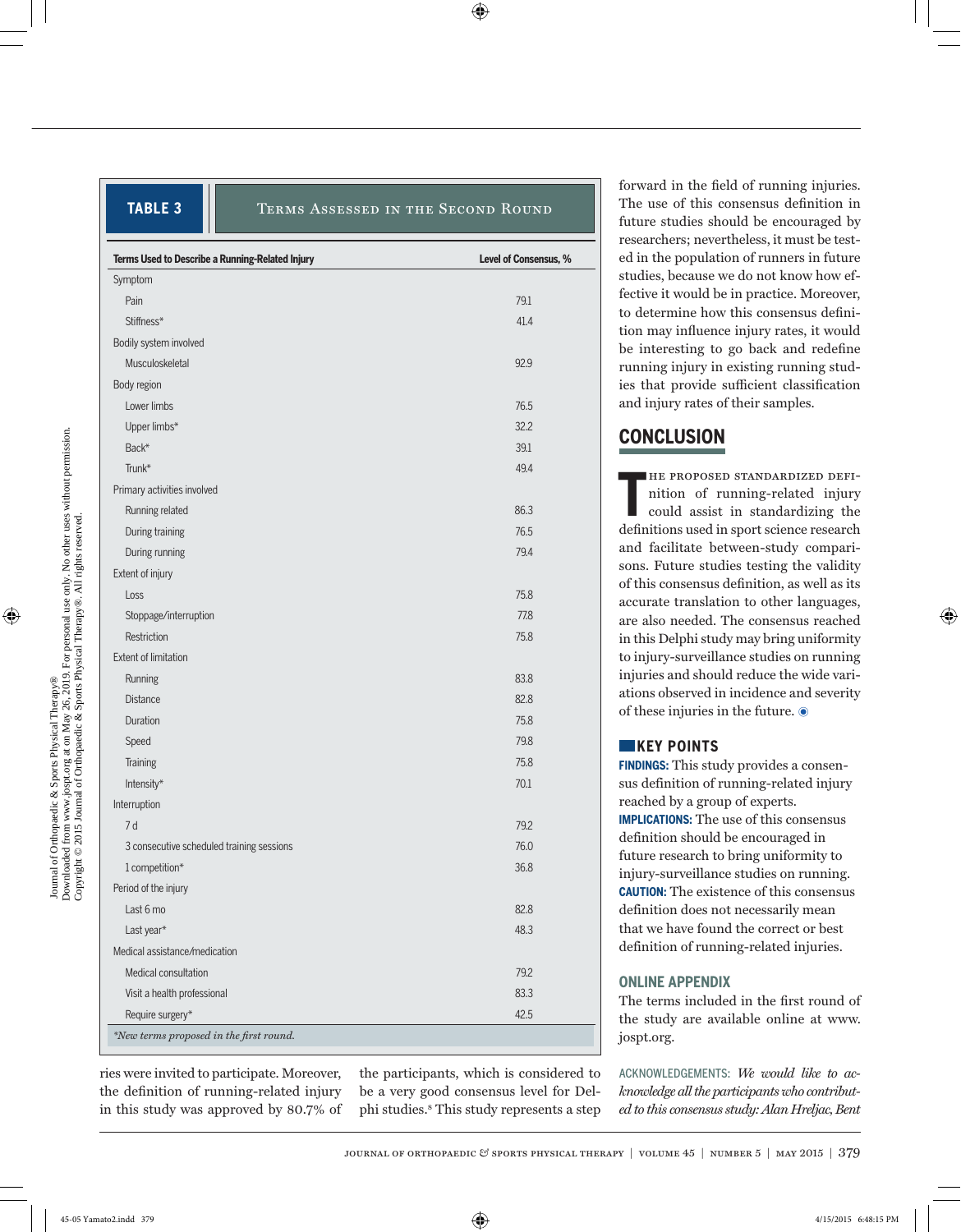*Jakobsen, Babette Pluim, Bart Koes, Blaise Dubois, Caroline Macera, Craig Payne, Craig Richards, Ella Yeung, Harold Kohl, Hiroshi Hasegawa, Hynek Hlobil, Irene Davis, Jacob Schelde, Jack Taunton, Jean-François Esculier, John van Ochten, Karim Khan, Karl Fields, Leonardo Costa, Luiz Hespanhol Junior, Michael Ryan, Marcelo Pastre, Marienke van Middelkoop, Martin Hoffman, Matheus Almeida, Peter Larmer, Rasmus Nielsen, Reed Ferber, Richard Liebano, Rogério Fermino, Russell Pate, Simon Yeung, Sten Rasmussen, Stephen Rice, and Willem van Mechelen.*

### **REFERENCES**

- **1.** Bahr R. No injuries, but plenty of pain? On the methodology for recording overuse symptoms in sports. *Br J Sports Med*. 2009;43:966-972. http://dx.doi.org/10.1136/bjsm.2009.066936
- **2.** Blair SN, Kohl HW, Goodyear NN. Rates and risks for running and exercise injuries: studies in three populations. *Res Q Exerc Sport*. 1987;58:221-228. http://dx.doi.org/10.1080/027 01367.1987.10605453
- **3.** Bovens AM, Janssen GM, Vermeer HG, Hoeberigs JH, Janssen MP, Verstappen FT. Occurrence of running injuries in adults following a supervised training program. *Int J Sports Med*. 1989;10 suppl 3:S186-S190. http://dx.doi. org/10.1055/s-2007-1024970
- **4.** Bredeweg SW, Zijlstra S, Buist I. The GRO-NORUN 2 study: effectiveness of a preconditioning program on preventing running related injuries in novice runners. The design of a randomized controlled trial. *BMC Musculoskelet Disord*. 2010;11:196. http://dx.doi. org/10.1186/1471-2474-11-196
- **5.** Fuller CW, Ekstrand J, Junge A, et al. Consensus statement on injury definitions and data collection procedures in studies of football (soccer) injuries. *Br J Sports Med*. 2006;40:193-201. http://dx.doi.org/10.1136/bjsm.2005.025270
- **6.** Fuller CW, Molloy MG, Bagate C, et al. Consensus statement on injury definitions and data collection procedures for studies of injuries in rugby union. *Br J Sports Med*. 2007;41:328-331. http://dx.doi.org/10.1136/bjsm.2006.033282
- **7.** Hamilton GM, Meeuwisse WH, Emery CA, Shrier I. Examining the effect of the injury definition on risk factor analysis in circus artists. *Scand J Med Sci Sports*. 2012;22:330-334. http://dx.doi. org/10.1111/j.1600-0838.2010.01245.x
- **8.** Hasson F, Keeney S, McKenna H. Research guidelines for the Delphi survey technique. *J Adv Nurs*. 2000;32:1008-1015. http://dx.doi. org/10.1046/j.1365-2648.2000.t01-1-01567.x
- **9.** Herbert R, Jamtvedt G, Mead J, Hagen KB. *Practical Evidence-Based Physiotherapy*. London, UK: Elsevier; 2005.
- **10.** Hespanhol Junior LC, Costa LO, Carvalho AC, Lopes AD. A description of training characteristics and its association with previous musculoskeletal injuries in recreational runners: a cross-sectional study. *Rev Bras Fisioter*. 2012;16:46-53. http://dx.doi.org/10.1590/ S1413-35552012000100009
- **11.** Hoeberigs JH. Factors related to the incidence of running injuries. A review. *Sports Med*. 1992;13:408-422. http://dx.doi. org/10.2165/00007256-199213060-00004
- **12.** Hreljac A. Impact and overuse injuries in runners. *Med Sci Sports Exerc*. 2004;36:845-849.
- **13.** Hreljac A, Marshall RN, Hume PA. Evaluation of lower extremity overuse injury potential in runners. *Med Sci Sports Exerc*. 2000;32:1635-1641.
- **14.** Junge A, Dvorak J. Influence of definition and data collection on the incidence of injuries in football. *Am J Sports Med*. 2000;28:S40-S46.
- **15.** Kretsch A, Grogan R, Duras P, Allen F, Sumner J, Gillam I. 1980 Melbourne marathon study. *Med J Aust*. 1984;141:809-814.
- **16.** Lopes AD, Hespanhol Junior LC, Yeung SS, Costa LO. What are the main running-related musculoskeletal injuries? A systematic review. *Sports Med*. 2012;42:891-905. http://dx.doi. org/10.1007/BF03262301
- **17.** Macera CA, Pate RR, Powell KE, Jackson KL, Kendrick JS, Craven TE. Predicting lowerextremity injuries among habitual runners. *Arch Intern Med*. 1989;149:2565-2568. http://dx.doi. org/10.1001/archinte.1989.00390110117026
- 18. McKenna HP. The Delphi technique: a worthwhile research approach for nursing? *J Adv Nurs*. 1994;19:1221-1225. http://dx.doi. org/10.1111/j.1365-2648.1994.tb01207.x
- **19.** Nielsen RO, Buist I, Sørensen H, Lind M, Rasmussen S. Training errors and running related injuries: a systematic review. *Int J Sports Phys Ther*. 2012;7:58-75.
- **20.** Orchard JW, Newman D, Stretch R, Frost W, Mansingh A, Leipus A. Methods for injury surveillance in international cricket. *Br J Sports Med*. 2005;39:e22. http://dx.doi.org/10.1136/ bjsm.2004.012732
- **21.** Pluim BM, Fuller CW, Batt ME, et al. Consensus statement on epidemiological studies of medical conditions in tennis, April 2009. *Br J Sports Med*. 2009;43:893-897. http://dx.doi. org/10.1136/bjsm.2009.064915
- **22.** Pluim BM, Fuller CW, Batt ME, et al. Consensus statement on epidemiological studies of medical conditions in tennis, April 2009. *Clin J Sport Med*. 2009;19:445-450. http://dx.doi. org/10.1097/JSM.0b013e3181be35e5
- **23.** Ryan MB, MacLean CL, Taunton JE. A review of anthropometric, biomechanical, neuromuscular and training related factors associated with injury in runners. *Int SportMed J*. 2006;7:120-137.
- **24.** Saragiotto BT, Yamato TP, Hespanhol Junior LC, Rainbow MJ, Davis IS, Lopes AD. What are the main risk factors for running-related injuries? *Sports Med*. 2014;44:1153-1163. http://dx.doi. org/10.1007/s40279-014-0194-6
- **25.** Satterthwaite P, Norton R, Larmer P, Robinson E. Risk factors for injuries and other health problems sustained in a marathon. *Br J Sports Med*. 1999;33:22-26. http://dx.doi.org/10.1136/ bjsm.33.1.22
- **26.** Stanton TR, Latimer J, Maher CG, Hancock MJ. A modified Delphi approach to standardize low back pain recurrence terminology. *Eur Spine J*. 2011;20:744-752. http://dx.doi.org/10.1007/ s00586-010-1671-8
- **27.** Taunton JE, Ryan MB, Clement DB, McKenzie DC, Lloyd-Smith DR, Zumbo BD. A prospective study of running injuries: the Vancouver Sun Run "In Training" clinics. *Br J Sports Med*. 2003;37:239-244. http://dx.doi.org/10.1136/ bjsm.37.3.239
- **28.** Timpka T, Alonso JM, Jacobsson J, et al. Injury and illness definitions and data collection procedures for use in epidemiological studies in Athletics (track and field): consensus statement. *Br J Sports Med*. 2014;48:483-490. http:// dx.doi.org/10.1136/bjsports-2013-093241
- **29.** van Gent RN, Siem D, van Middelkoop M, van Os AG, Bierma-Zeinstra SM, Koes BW. Incidence and determinants of lower extremity running injuries in long distance runners: a systematic review. *Br J Sports Med*. 2007;41:469-480; discussion 480. http://dx.doi.org/10.1136/ bjsm.2006.033548
- **30.** van Mechelen W, Hlobil H, Kemper HC. Incidence, severity, aetiology and prevention of sports injuries. A review of concepts. *Sports Med*. 1992;14:82-99. http://dx.doi. org/10.2165/00007256-199214020-00002
- **31.** van Middelkoop M, Kolkman J, van Ochten J, Bierma-Zeinstra SM, Koes BW. Course and predicting factors of lower-extremity injuries after running a marathon. *Clin J Sport Med*. 2007;17:25-30. http://dx.doi.org/10.1097/ JSM.0b013e3180305e4d
- **32.** van Zolingen SJ, Klaassen CA. Selection processes in a Delphi study about key qualifications in Senior Secondary Vocational Education. *Technol Forecast Soc*. 2003;70:317-340. http:// dx.doi.org/10.1016/S0040-1625(02)00202-0
- **33.** Yamato TP, Saragiotto BT, Hespanhol Junior LC, Yeung SS, Lopes AD. Descriptors used to define running-related musculoskeletal injury: a systematic review. *J Orthop Sports Phys Ther*. 2015;45:366-374. http://dx.doi.org/10.2519/ jospt.2015.5750

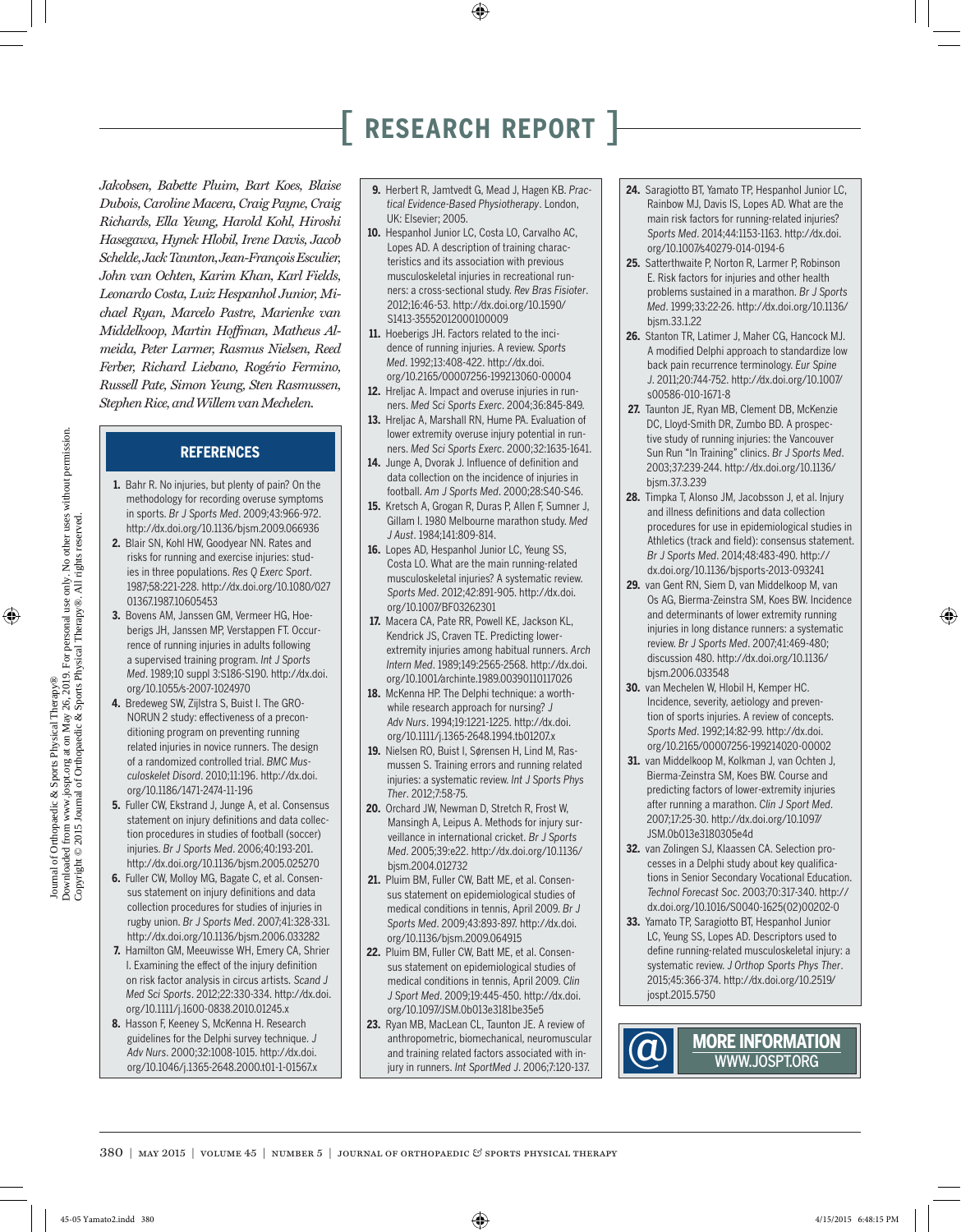### **APPENDIX**

 $\mathbf{r}$ 

| <b>TABLE</b>                                                     | ALL TERMS INCLUDED IN THE<br>FIRST ROUND OF THE STUDY |
|------------------------------------------------------------------|-------------------------------------------------------|
| <b>Terms Used to Describe a</b><br><b>Running-Related Injury</b> | Level of Consensus, %                                 |
| Symptom                                                          |                                                       |
| Injury                                                           | 61.9                                                  |
| Complaint                                                        | 61.0                                                  |
| Ailment                                                          | 25.7                                                  |
| Pain                                                             | 79.1                                                  |
| Problem                                                          | 33.3                                                  |
| <b>Disorder</b>                                                  | 22.9                                                  |
| <b>Illness</b>                                                   | 14.3                                                  |
| Aggravation                                                      | 23.8                                                  |
| Symptom                                                          | 54.3                                                  |
| Event                                                            | 18.1                                                  |
| Incident                                                         | 19.1                                                  |
| Disability                                                       | 32.4                                                  |
| Damage                                                           | 25.7                                                  |
| Bodily system involved                                           |                                                       |
| Musculoskeletal                                                  | 92.9                                                  |
| Physical                                                         | 69.1                                                  |
| Metabolic                                                        | 21.4                                                  |
| Neurologic                                                       | 33.3                                                  |
| Psychological                                                    | 27.4                                                  |
| <b>Bodily</b>                                                    | 27.4                                                  |
| Body region                                                      |                                                       |
| Lower limbs                                                      | 76.5                                                  |
| Lower back                                                       | 63.7                                                  |
| Anatomic part                                                    | 62.8                                                  |
| Primary activities involved                                      |                                                       |
| Running related                                                  | 86.3                                                  |
| During training                                                  | 76.5                                                  |
| During running                                                   | 79.4                                                  |
| After start of running                                           | 62.8                                                  |
| During walking                                                   | 33.3                                                  |
| During jogging                                                   | 53.9                                                  |
| During competition                                               | 61.8                                                  |
| Finish line                                                      | 28.4                                                  |
| After exercise                                                   | 52.0                                                  |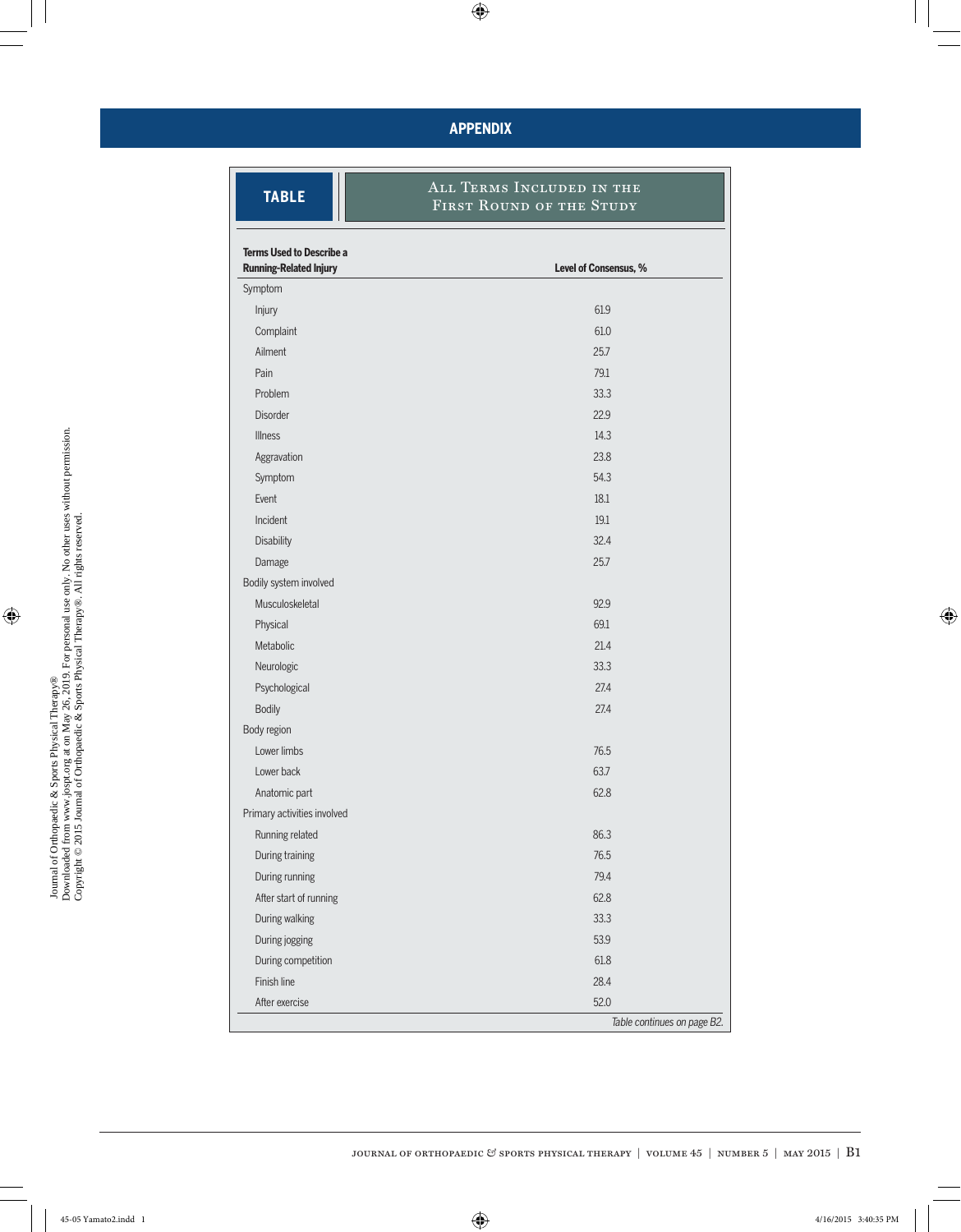### **APPENDIX**

| <b>TABLE</b>                                                     | <b>ALL TERMS INCLUDED IN THE</b><br>FIRST ROUND OF THE STUDY (CONTINUED) |  |
|------------------------------------------------------------------|--------------------------------------------------------------------------|--|
| <b>Terms Used to Describe a</b><br><b>Running-Related Injury</b> | Level of Consensus, %                                                    |  |
| Extent of injury                                                 |                                                                          |  |
| Loss                                                             | 75.8                                                                     |  |
| Stoppage/interruption                                            | 77.8                                                                     |  |
| Restriction                                                      | 75.8                                                                     |  |
| Modify                                                           | 63.6                                                                     |  |
| Slow                                                             | 45.5                                                                     |  |
| Affect                                                           | 50.5                                                                     |  |
| Interfere                                                        | 53.5                                                                     |  |
| Alter                                                            | 53.5                                                                     |  |
| Interrupt                                                        | 64.7                                                                     |  |
| Limit                                                            | 66.7                                                                     |  |
| Remove                                                           | 13.1                                                                     |  |
| Impair                                                           | 35.4                                                                     |  |
| Prevent                                                          | 49.5                                                                     |  |
| Reduce                                                           | 64.7                                                                     |  |
| Cease                                                            | 48.5                                                                     |  |
| Hamper                                                           | 39.4                                                                     |  |
| <b>Extent of limitation</b>                                      |                                                                          |  |
| Running                                                          | 83.8                                                                     |  |
| <b>Distance</b>                                                  | 82.8                                                                     |  |
| Duration                                                         | 75.8                                                                     |  |
| Speed                                                            | 79.8                                                                     |  |
| Training                                                         | 75.8                                                                     |  |
| Frequency                                                        | 71.7                                                                     |  |
| Performance                                                      | 60.6                                                                     |  |
| Competition                                                      | 66.7                                                                     |  |
| Exercise                                                         | 42.4                                                                     |  |
| Work or school activities                                        | 34.3                                                                     |  |
| Running program                                                  | 60.6                                                                     |  |
| Weekly distance                                                  | 67.7                                                                     |  |
| Jogging                                                          | 48.5                                                                     |  |
| Function                                                         | 38.4                                                                     |  |
| Running mileage                                                  | 68.7                                                                     |  |
| Pace                                                             | 57.6                                                                     |  |